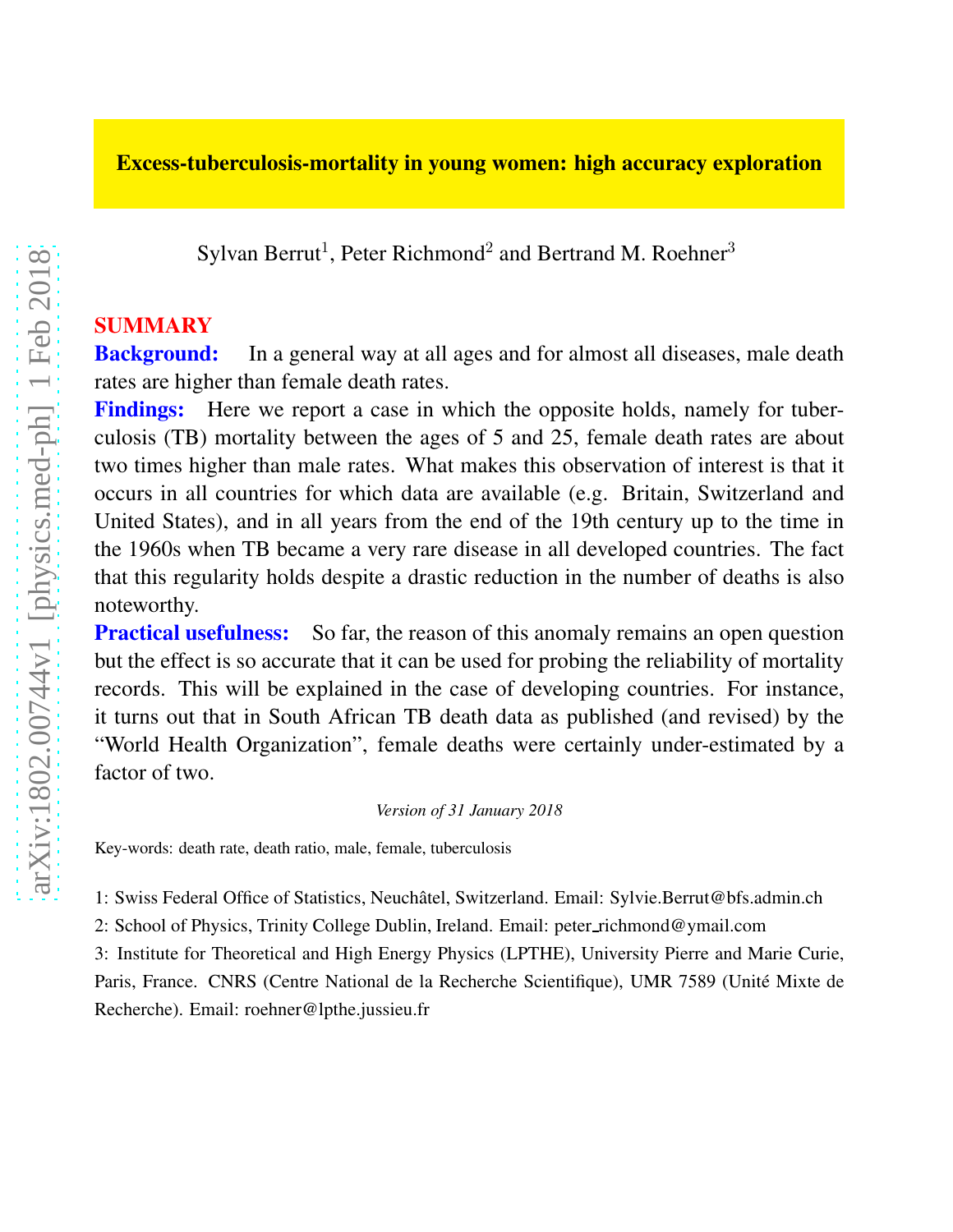# Introduction

Because this question can serve to illustrate the methodological discrepancy between the approach of physics<sup>[1](#page-1-0)</sup> on the one hand and of biology on the other hand, we believe its significance extends beyond the specific problem investigated here.

After a short presentation of the excess-female mortality effect, in the two following subsections we explain why the answers proposed by epidemiologists and biologists appear unsatisfactory. Actually, the reason of this failure is quite simple; it is the inability or unwillingness to adopt a comparative perspective.

### Excess-female mortality in tuberculosis

In human populations females have a lower mortality than males at any age and for almost all causes of death. However there are a few exceptions and it is therefore natural that they attracted the attention of epidemiologists. In the present paper we concentrate our attention on the fact that between the age of 5 and 25 the tuberculosis death rate of females is about 1.5 to 2.0 times higher than for males. It is true that there are a number of other infectious diseases (see below) which show a similar effect but almost all such diseases are childhood diseases (e.g. measles) which means that most of the cases occur prior to the age of 5. For instance, in 1901 in the UK, 94% of the measles deaths occurred between the ages of 0 and 5. In the  $(15 - 44)$  age interval, the only one in which there is a substantial excess female mortality, there are only 42 deaths (0.5% of the annual number). In other words, for all those diseases except tuberculosis, the excess-female mortality effect concerns a very small number of patients. On the contrary, for tuberculosis the age-specific mortality increases from the age of 5 to the age of 25 which means that, especially in the developing world, hundreds of thousands of patients are concerned by the female excess mortality effect.

### Poor diet as a first suggested explanation

Several papers published in the past three decades from 1990 to 2017 (Anderson 1990, Hinde 2011, Janssens 2017) propose an explanation based on an inappropriate diet. The thesis can be summarized as follows (Hinde 2011, p.9).

"A widely held account is that a lack of bargaining power in the home associated with a shortage of paid work for women led to women having a much poorer diet than men, which lowered their resistance to infections. In 1990 Michael Anderson argued that this was the underlying reason for the relatively high female mortality compared to that of males observed [in 19th century Britain] in poor agricultural areas and regions dominated by heavy industry."

<span id="page-1-0"></span><sup>&</sup>lt;sup>1</sup>Above all the approach of physics means accurate well targeted measurements along with their comparative analysis.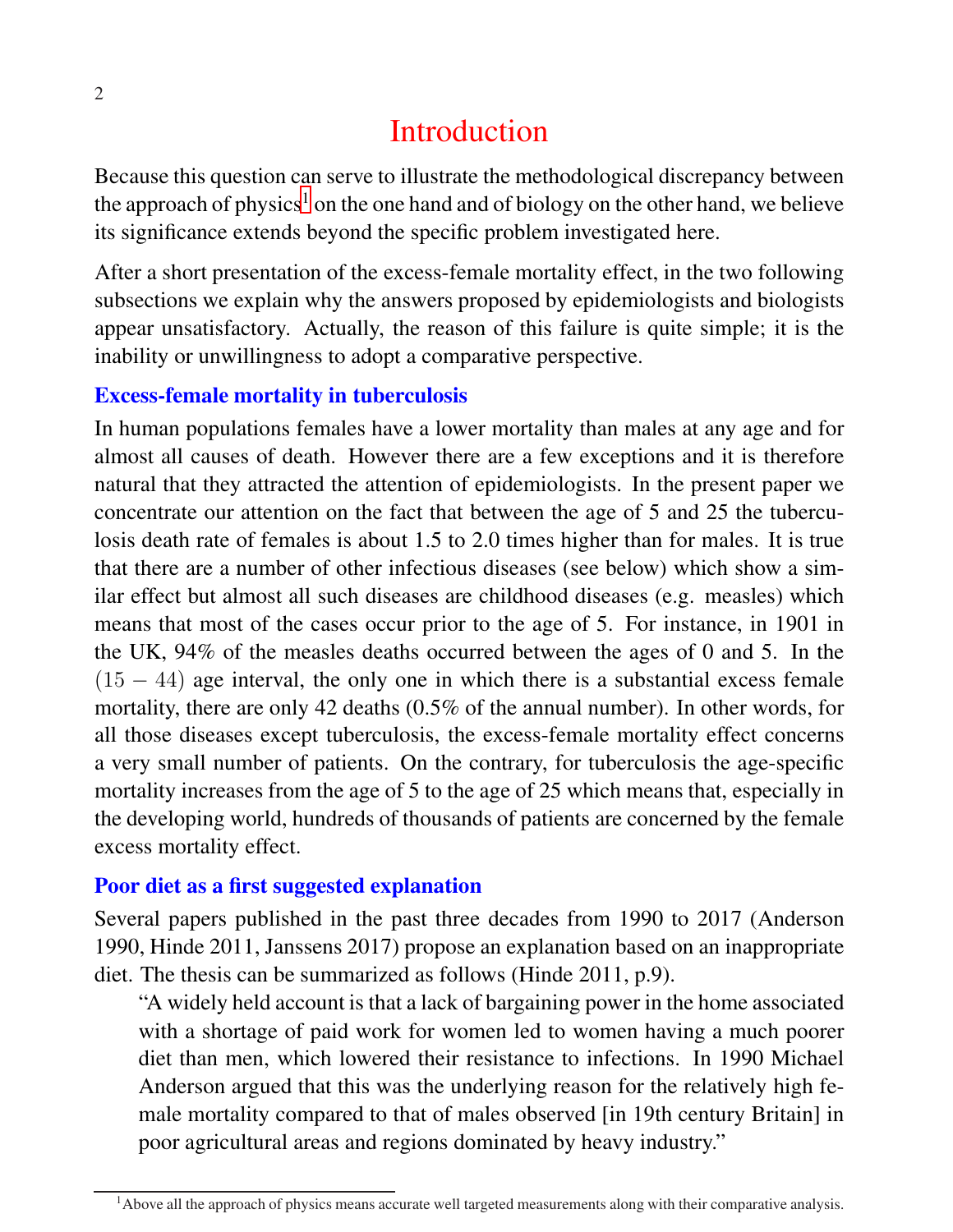A similar thesis was presented independently for the Netherlands by Angelique ´ Janssens:

"We have been able to ascertain that a considerable part of maternal mortality in the period 1875-1900 can be attributed respiratory TB for which adequate nutritional intakes are highly relevant."

What should one think of this explanation?

A piece of evidence that would provide a solid basis for this explanation would consist in statistics about the respective food intakes of boys and girls. Needless to say, no data of that kind are available at country level. Thus, one must rely on the belief that it made sense for families to favor their sons at the expense of their daughters.

However, the main problem with this explanation is the fact that the excess-female mortality is not limited to the 19th century. In fact, as will be shown below in Fig. 1, it extends well into the 20th century including to areas like California or New York State which are not "poor agricultural areas". By extending their analysis to the 20th century, the aforementioned authors would have been able to identify this difficulty.

In short, we do not want to say that the diet effect played no role whatsoever, but it is certainly not the main explanation for this effect.

## An explanation based on the role of sex hormones

In a sense the excess-female mortality effect could be called the "Garenne effect" after the name of the epidemiologist Michel Garenne who from 1991 to 1998 (Garenne et al. 1991, Garenne 1994, Garenne et al. 1998) devoted much time to the study of this effect.

The study started from an observation made in rural Senegal in 1990 showing female excess mortality after measles vaccination. Then, eight years later an explanation was proposed.

Positing a link between the hormonal and immunological systems seems of course a natural explanation for an effect which affects male and females differently.

In Garenne and al. (1998) the authors say that "there is growing evidence that sex hormones regulate the Th1/Th2 balance". The Th1 and Th2 (T=Thymus where they originate, h=helper) are two sorts of white cells which eliminate foreign bodies, e.g. cells infected by a virus or cancer cells. It turns out that the female hormone progesterone promotes the production of Th2 cells whereas the male hormone testosterone rather favors the Th1 cells. To close the argument one only needs to observe that the Th2 cells seem to develop weaker resistance to bacteria than that provided by Th1 cells.

Obviously, this model was designed for the specific purpose of explaining the excess-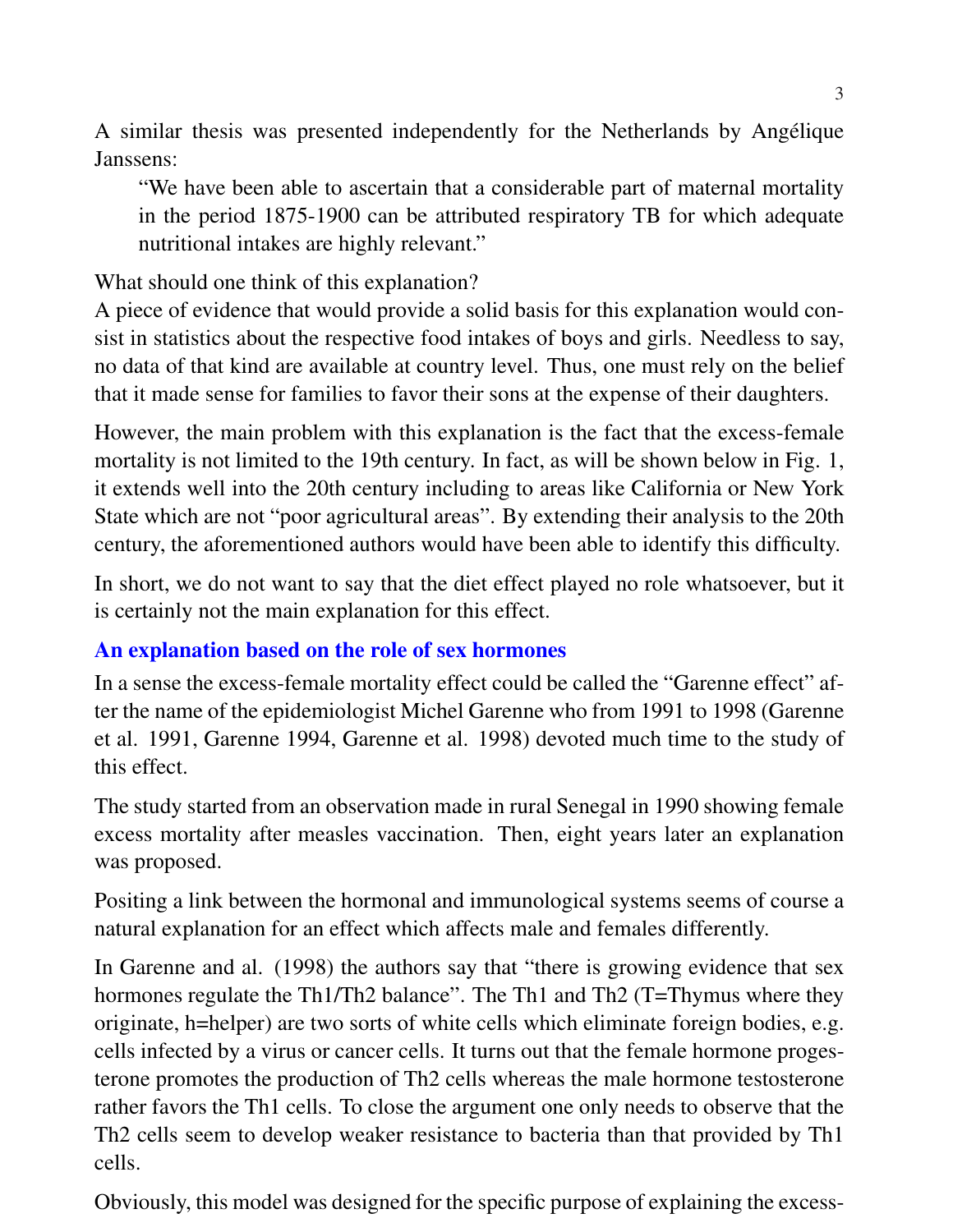female mortality in an age interval during which the concentration of progesterone in the blood is fairly high. In order to be really convincing this model must explain *other effects* than the one for which it was designed. Unfortunately, the authors do not give any corroborating evidence. Once again, this denotes a lack of comparative perspective. In physics, when a new effect has been identified, the first task is to define its range of validity. For instance, surface tension explains why some insects (e.g. water striders) can walk on water and it explains also the "tears of wine" phenomenon.

Starting from the fact that high levels of progesterone inhibit the fight against TB-like bacteria, what additional observational tests can one propose?

First, we must find situations in which the progesterone level is particularly high. Such situations should be marked by an excess-female vulnerability to TB. (i) In men or postmenopausal women the concentration of progesterone in the serum of the blood is of the order of 1 nanogramme per milliliter of blood serum. (ii) For young non-pregnant females it is of the order of 5 ng/ml (low at the beginning of the 28-day cycle and higher at the end). (iii) Finally, during pregnancy it is on average of the order of 50 ng/ml. In short, the concentration is really much higher than in men only during pregnancy.

Thus, a testable prediction of the progesterone model would be a high incidence of TB in women who have several children in succession as compared with women who have only one child or none at all. Naturally all other conditions should be similar and in addition the test should be made on the years before the BCG vaccination became commonly used.

The authors of Garenne et al. (1998) mention a fact which, at first sight, seems to go in the right direction. They say that diseases such as rubella , influenza and tuberculosis "are more severe during pregnancy when the level of progesterone dramatically increases" but they give no evidence apart from the well known case of rubella, which however is of a different nature in the sense that it is the embryo which suffers rather than the mother.

### Death rate, incidence rate, fatality rate

In the two previous subsections we discussed successively a sociological and a biological explanation, More generally, the death rate  $\mu$  can be decomposed in the following way:

$$
\mu = \frac{\text{deaths}}{\text{population}}, \ F = \frac{\text{deaths}}{\text{affected population}}, \ I = \frac{\text{affected population}}{\text{population}}
$$
  
Death rate ( $\mu$ ) = Fatality rate ( $F$ ) × Incidence rate ( $I$ )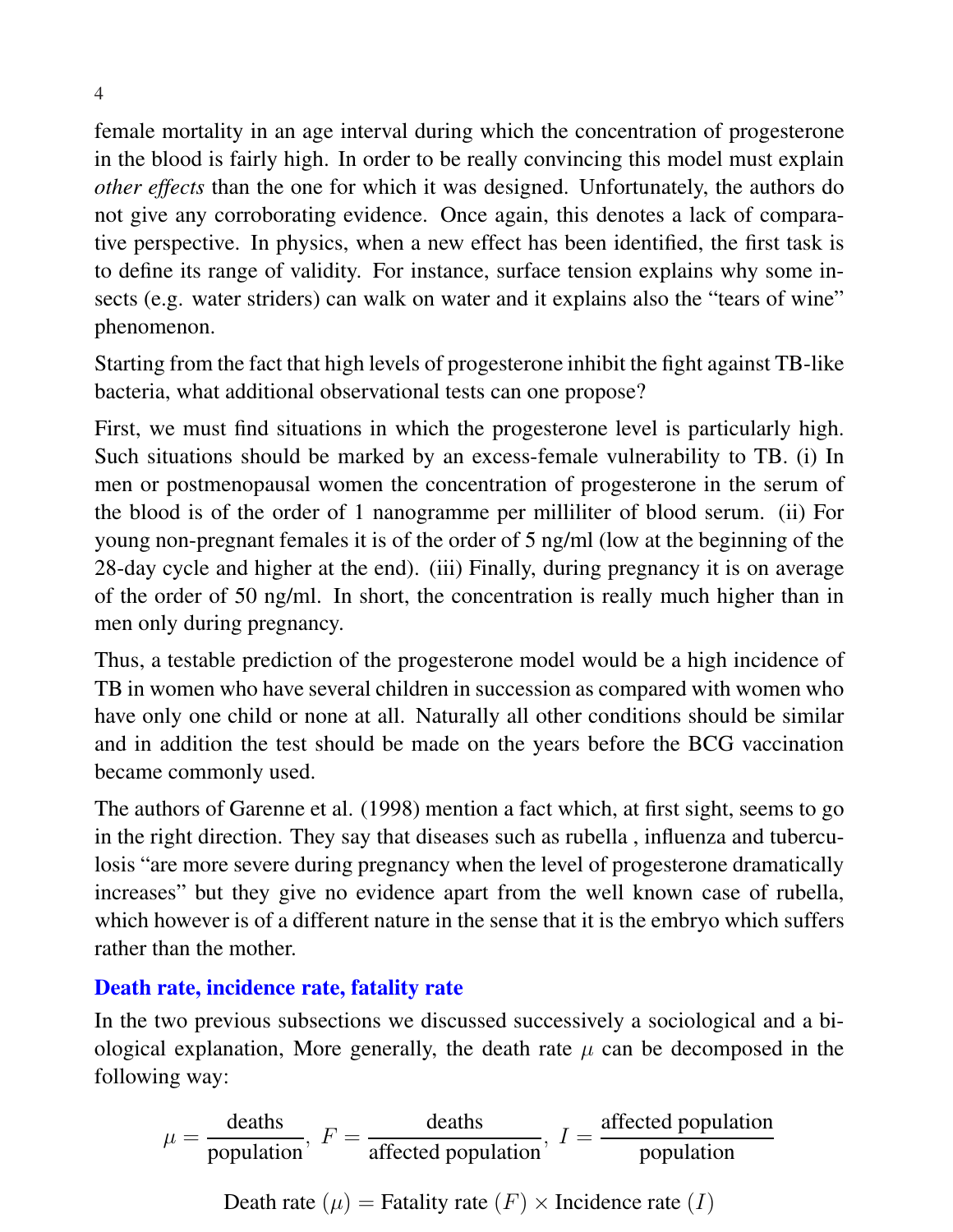The fatality rate which describes the severity of the disease is likely to be of biological nature, whereas the incidence rate which describes how fast the disease spreads is a mixed factor which reflects both biological features, e.g. the mode of transmission and sociological conditions, e.g. the frequency of social interactions.

### Accurate measurements

In previous studies the data from many countries and many years (typically 1950- 1989) were lumped together. Thus, in Garenne (1994) the smallest areas considered are whole continents: Europe, North America (which mixes the US and Mexico), Latin America and so on. In Garenne et al. (1998) the graphs are drawn for the whole world. Such a procedure of data aggregation precluded any serious comparative analysis.

On the contrary, in the present paper we consider single countries (or even subareas of countries) over time intervals that were especially calibrated to be the smallest intervals able to keep the statistical fluctuations at an acceptable level.

This procedure will allow us to make a number of preliminary observations. Moreover, more precise conclusions will become possible once incidence and fatality rate data become available.

# Anomaly of the female/male death ratio for TB: evidence

As already said, broadly speaking for most age groups and most diseases the number of female deaths is markedly smaller than the number of male deaths<sup>[2](#page-4-0)</sup>. In the US, in the 1950s for all causes of death and averaged over the age interval 5-30 the death ratio male/female is about 1.5.

However, here we report a case in which there are about two times more female deaths than male deaths. This effect is seen between 1880 and 1960 for tuberculosis (TB) between the ages of 10 and 25 (Fig. 1a,b,c,d). In the decades after 1970 the number of deaths due to TB became very small (except in old age). For instance, in the US in the time interval 1999-2015 and for all the age groups from birth to 45 years the annual number of deaths due to respiratory TB averaged only about 40. For that reason the effect becomes impossible to test after 1960.

The fact that this effect is seen not only in the US but also in Switzerland and Britain indicates that it is probably not due to a statistical artifact. For the sake of brevity it will be referred to as the  $f/m$  effect.

Fig. 2 shows the  $f/m$  death ratio for all causes of death for several European coun-

<span id="page-4-0"></span> $2$ This observation seems to hold not only for humans but also more generally for primates (Bronikowski et al. 2011), mammals and vertebrates (Clutton-Brock et al. 2007.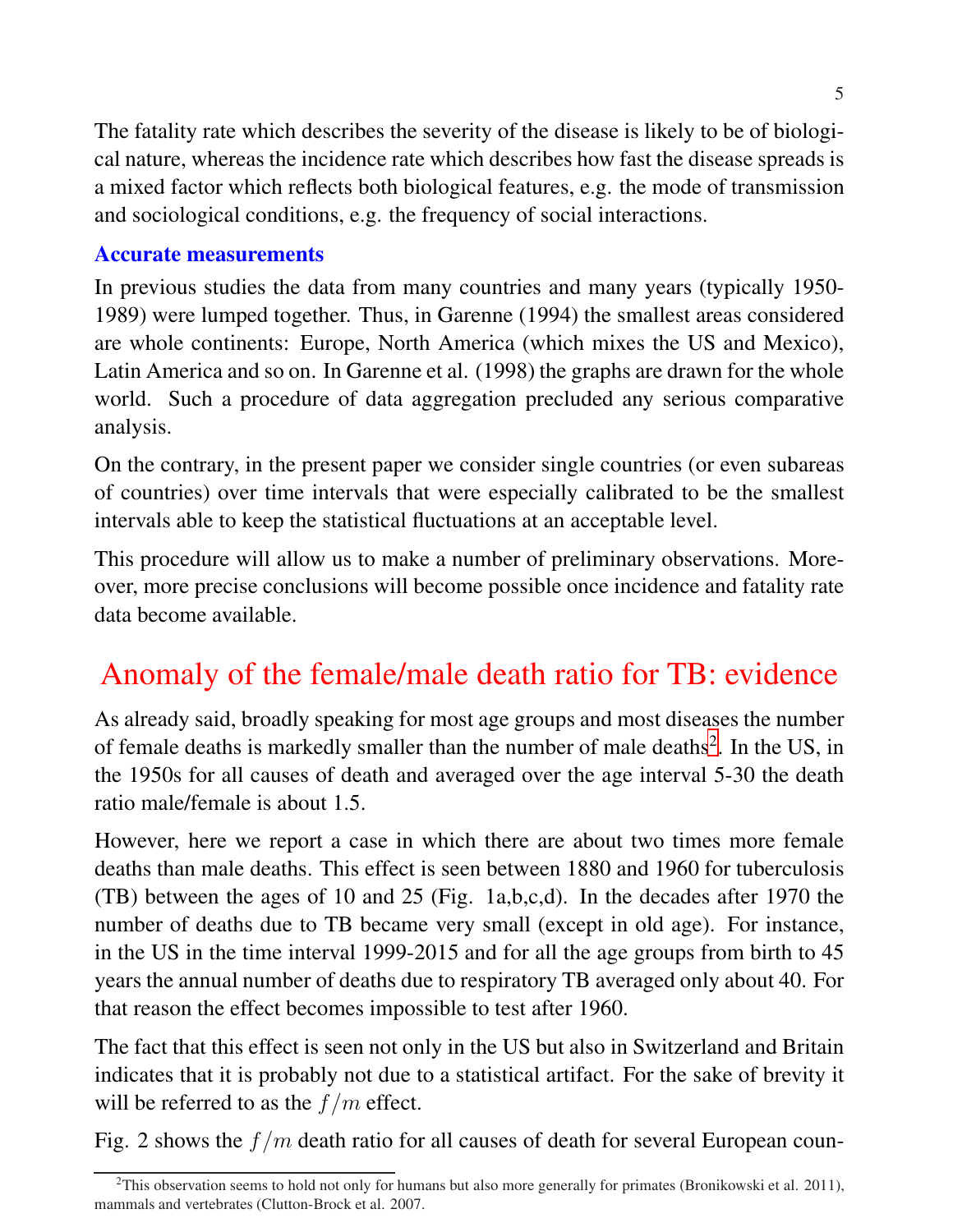

Fig. 1a,b TB death ratio female/male by age in Switzerland and the US. More precisely TB refers to TB of the lungs. In the Swiss statistics it is the word "phthisis" which is used instead of TB. The error bars are defined as  $\pm\sigma$  where  $\sigma$  is the standard deviation of the average. The insets show separately the female (upper line in red) and male (lower line in black) TB death rates. *Sources: Switzerland: Mouvement de la population de la Suisse 1877-1885, the data are available on the website of the "Office Fédéral de la Statistique", in the years after 1885 the death data by cause, age and sex were no longer included. USA: Bureau of the Census, Mortality Statistics, various years.*



Fig. 1c,d TB death ratio female/male by age in 3 US states (white population only) and in Britain. The error bars are rather small and have been omitted for the sake of clarity; on average the coefficient of variation is of the order of 4%. *Sources: Vital Statistics of the United States; website of the British "Office of National Statistics", many thanks to Ms. Justine Pooley for her help.*

tries<sup>[3](#page-5-0)</sup>. It can be seen that the age interval in which  $f/m > 1$  is basically determined by the TB death ratio.

<span id="page-5-0"></span><sup>&</sup>lt;sup>3</sup>In addition it can be noted that for Japan the curve is very similar.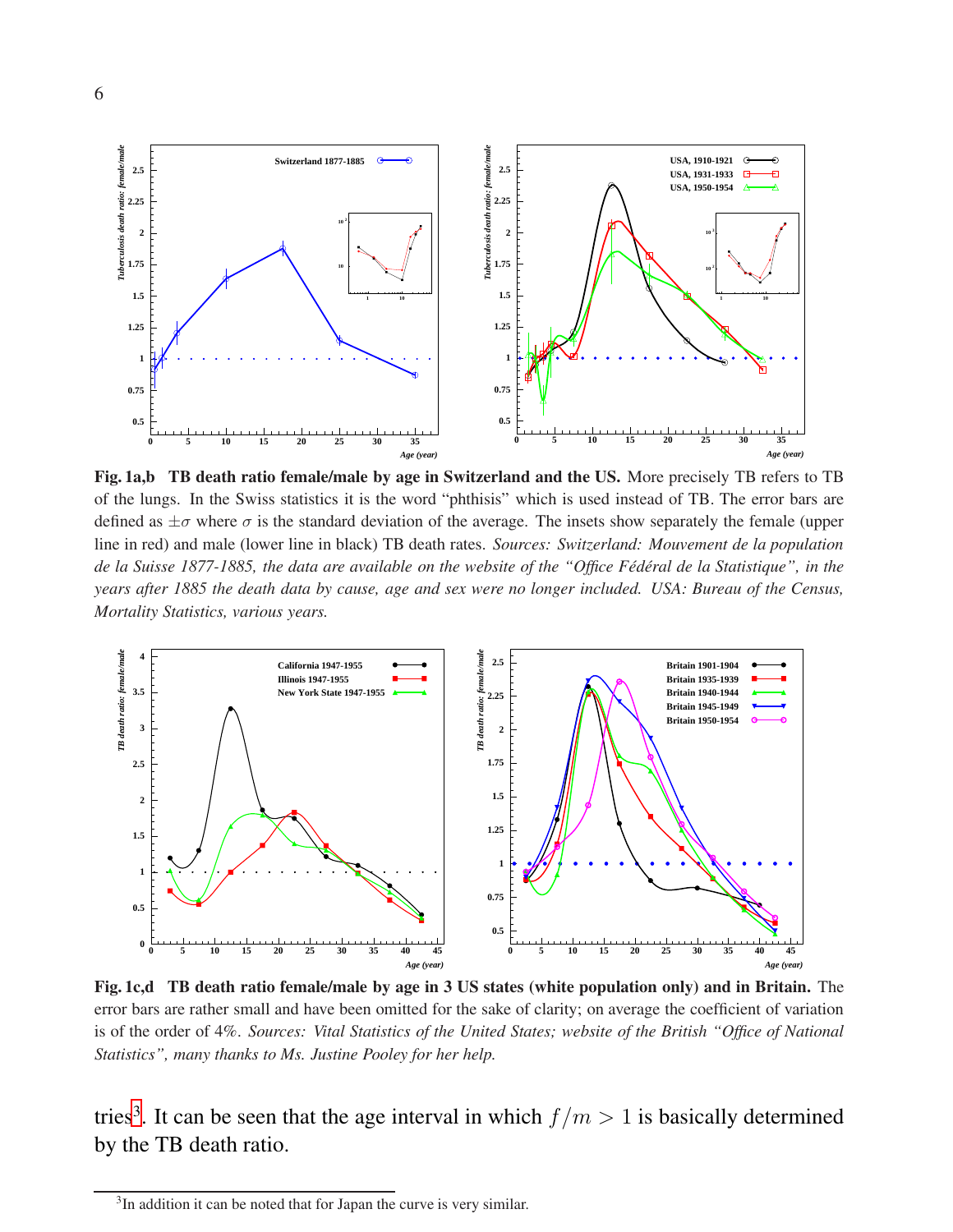

Fig. 2 All causes death ratio, female/male The fact that the curves follow fairly closely the TB death ratios (although of course with a smaller amplitude) shows the key role played by TB mortality. *Source: Bunle (1954).*

## Discussion of the effect

#### Female excess or male curtailment?

Is this effect due to an excess of female deaths or to an "abnormally" low number of male deaths? In an attempt to answer this question separate male and female data are shown in Fig. 1a,b. (male in black, female in red). Now, what should one understand by "normal" curves? The term "normal" is understood here as "most common". The common pattern is that in a log-log plot the infant death rate is a downward straight line until the age of 10 after which it starts fairly suddenly to go upward (Berrut et al. 2016). The inset graphs in Fig. 1a,b show that the female curves begin to level off already around the age of 4. As a result they come above the curves of the male death rates and remain higher until the age of 25. Thus, it is the female rate (not the male rate) which behaves in an unusual way. In other words, the phenomenon is indeed an excess-female mortality.

#### Exogenous or endogenous?

As always in such situations, once the possible incidence of a recording artifact has been excluded, the effect can be due to exogenous or endogenous factors. Here exogenous would mean more contacts with pathogens or other external factors whereas endogenous would refer to physiological factors.

A possible exogenous factor which comes to mind is an occupational hazard. Let us examine this possibility more closely.

The age interval over which the effect is observed is fairly broad. However, it is the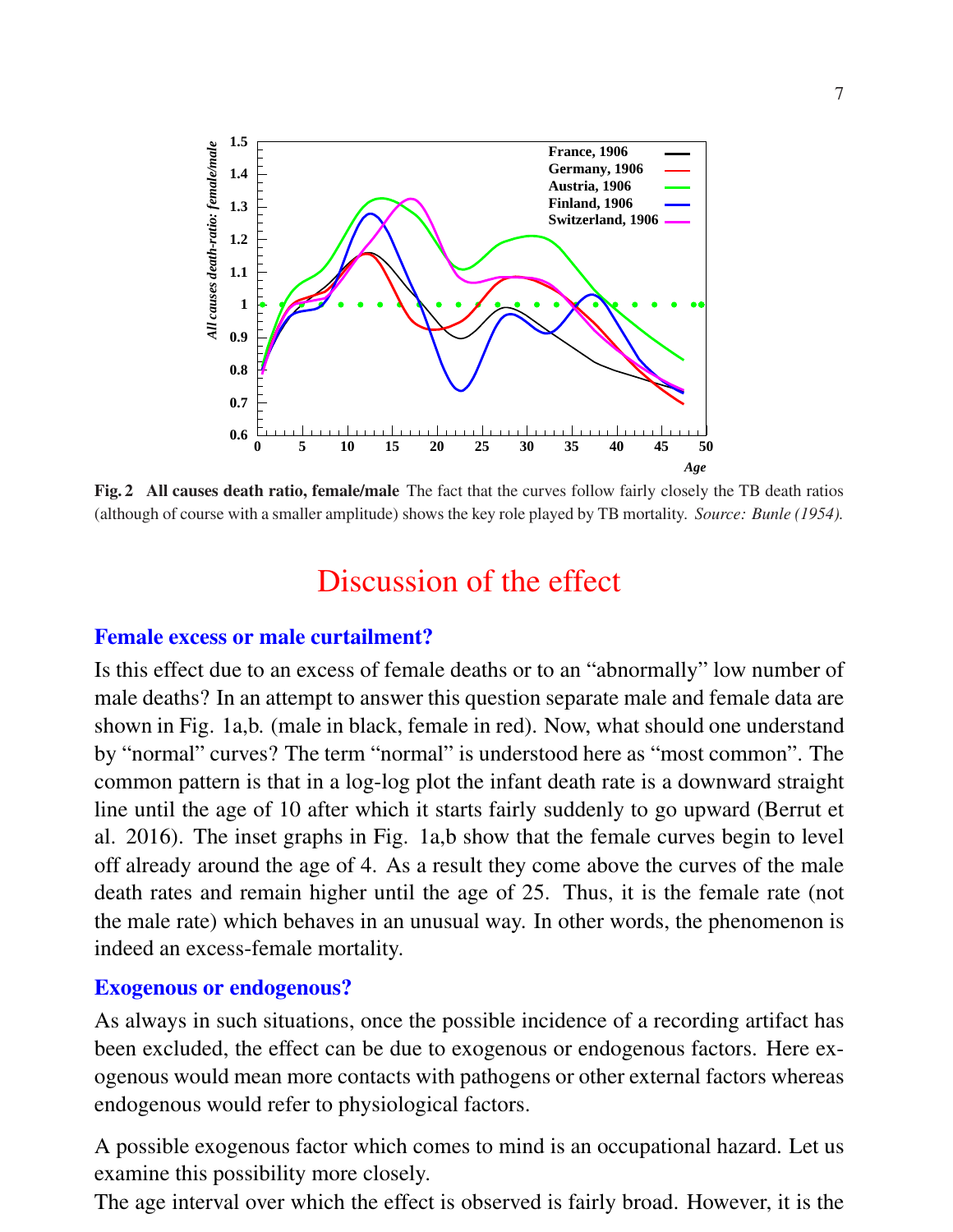starting age which really matters. Why? Because, once TB cases in excess have appeared the disease will develop through its own dynamic in the sense that it will progress in each affected individual and also spread by contagion to other persons. If this argument is accepted, how should one determine the starting age? In the graph the data points are shown with error bars which correspond to  $\pm \sigma$ . In order to raise the confidence level from 0.68 (which corresponds to  $\pm\sigma$  to 0.96 (which corresponds to  $\pm 2\sigma$  we will consider that the starting point occurs when the ratio becomes equal to  $1 + 2\sigma$ . This leads to a starting age of 5 in Switzerland and 6 in the US. The important point is that these ages are well before any industrial occupational activity. The only kind of activity that one can think of at that age would be domestic, for instance farm work. In most countries, the age of 6 marks the beginning of school attendance although it is far from clear why this should lead to an  $f/m$  effect.

### Are there other diseases with more female than male deaths?

One should remember that in the first half of the 20th century tuberculosis was the first cause of death. This makes the previous anomaly quite noteworthy. However one needs also to examine whether there are other diseases for which female deaths outnumber male deaths. More precisely, we wish to see if there are other diseases which show a female/male death ratio over 1 in the age interval 5-25?

A systematic investigation of British data for all the diseases mentioned in the International Classification of 1901 leads to the following findings.

• Code 60, measles.

 $0 - 5$ :  $f/m = 0.88$ ,  $5 - 15$ :  $f/m = 1.14$ ,  $15 - 44$ :  $f/m = 2.00$ 

• Code 740, anaemia and leucocythaemia (nowadays rather called leukocytosis, i.e. white cells in excess).

 $f/m \sim 3$  in the age interval 10-45. However, there are only few deaths. In successive 5-year age groups the numbers of deaths for this code number are under 100.

• Code 1060, cerebral haemorrhage and embolism.

 $f/m \sim 2$  in the age interval 1-25. There are less than 30 deaths in each 5-year age group.

• Code 1810, burns and scalds.

This was the most puzzling finding. In the age interval 5-20,  $f/m \sim 3$ ; then in 20-45,  $f/m \sim 1$ ; finally from 45 to 85,  $f/m$  is again about 3.

In short, apart from the case of burns, for the age intervals under consideration, the other cases are of minor importance in terms of death numbers.

# Tuberculosis death ratio in developing countries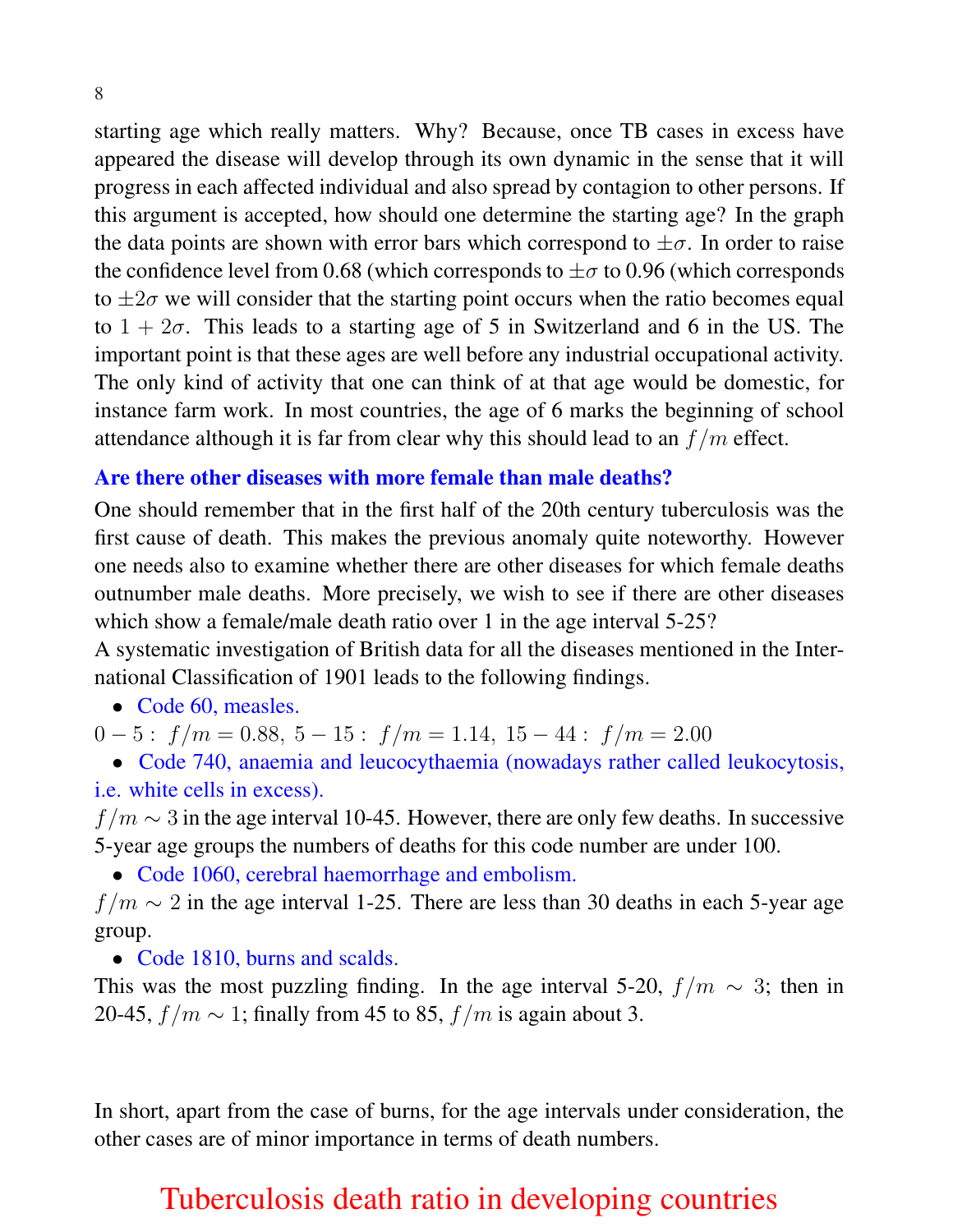In developed countries TB mortality has become close to zero except in old age<sup>[4](#page-8-0)</sup>. However, in many developing countries TB is still an important disease. The question that we wish to address is whether the  $f/m$  effect can be observed in such countries?

### Defects of the WHO data base

Before we can answer this question we must examine what statistical data are available. The data of the "World Health Organization" (WHO) provide a broad coverage for almost all countries and TB features at the top of the list of diseases. However for the objective that we have in mind there are three difficulties..

• The data by age are limited to only three age groups, namely:  $I_1 = 0 - 15$ ,  $I_2 =$  $15 - 60$ ,  $I_3 = 60^+$ .

• In many developing countries the quality and completeness of the data is not good. The WHO distinguishes 3 categories which are represented by 3 colors: "magenta" means very incomplete, "cyan" means fairly complete, "blue" means good quality data. Developed countries are blue, semi-developed countries are cyan and almost all African countries are magenta. For our purpose this is of course most unfortunate because it means that for the countries where TB may be most prevalent there are in fact no reliable data. That is why we will focus on semi-developed countries.

• There is another cause of uncertainty which is due to the way the data are reported. In the table the numbers of deaths are expressed in thousands but as there is only one decimal digit a number such as 0.1 could mean 0.051 or 0.149 which means that there is an uncertainty of  $(0.149 - 0.051)/0.1 = 100\%$ . In other words, the smaller the number of deaths, the lower its accuracy<sup>[5](#page-8-1)</sup>. For the same reason all data for developed countries are reported as being 0.0; this means only that the real death numbers are less than  $0.05$  thousands  $= 50$ . In countries with a small population this may still represent a sizable death rate.

### Test of the  $f/m$  effect in developing countries

Because of the limitation in the number of age-groups we cannot test the  $f/m$  effect directly. The test must be done indirectly. How should one proceed?

For both  $I_1$  and  $I_2$  he WHO data allow us to compute the ratio  $f/m$ . They are given in Table 1b for several countries. Then, we must compare these ratios with the same ratios for a country (for instance the US) for which the  $f/m$  effect is observed. It is

<span id="page-8-0"></span><sup>&</sup>lt;sup>4</sup>In what follows age groups of older adults will be left aside. There are two reasons for that. The first is of course because the  $f/m$  effect occurs in early years. In addition, one should remember that because of atypical clinical symptoms the diagnosis of tuberculosis in elderly people is rather uncertain (Thomas et al. 2001).

<span id="page-8-1"></span><sup>5</sup>Obviously this is not a sound way of reporting because it adds a "reporting uncertainty" to the "recording uncertainty". The data should be reported with the same number of digits whether the figures are small or large, e.g. 0.36 and 36 instead of 0.4 and 36.1.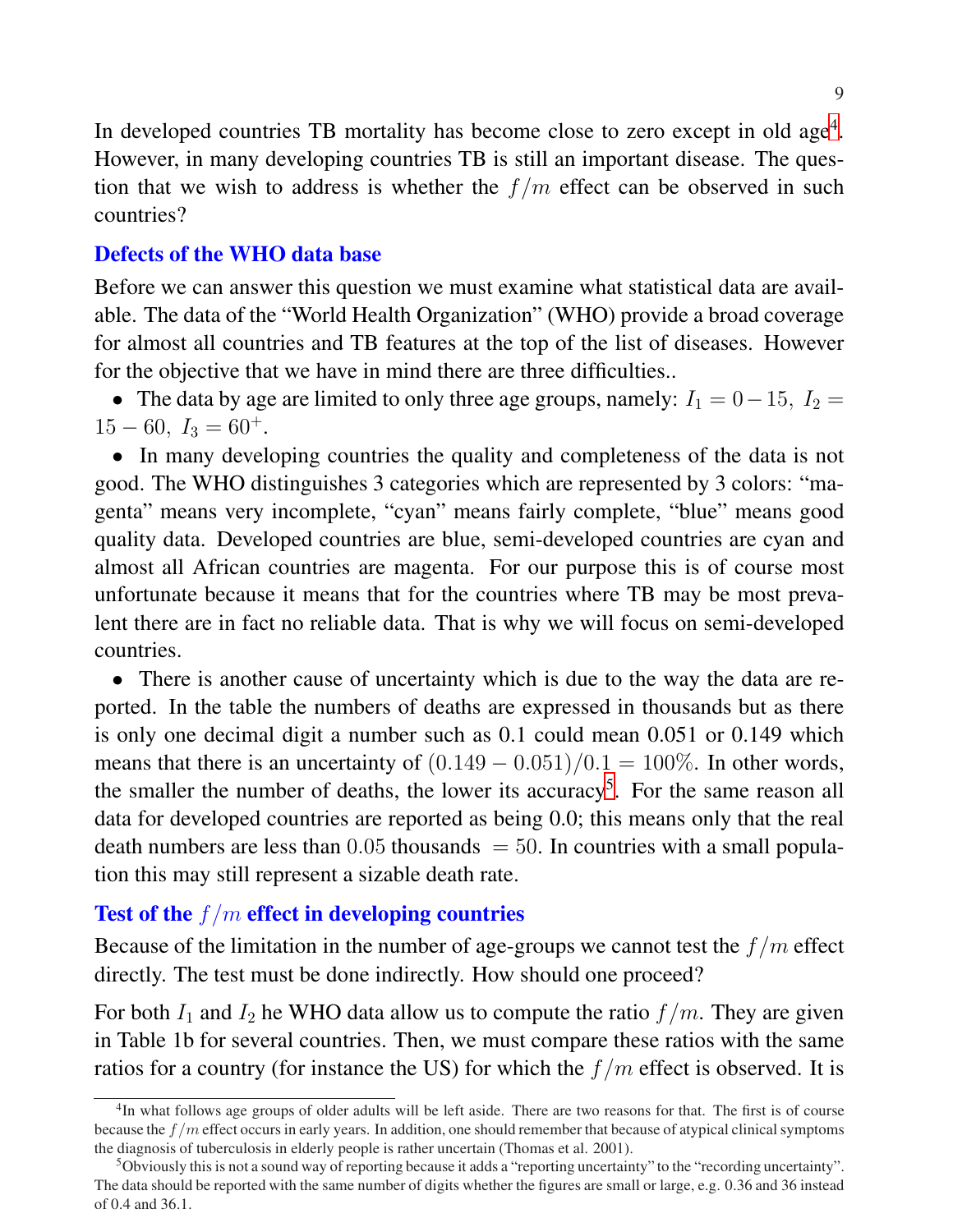at this point that a difficulty arises which must be considered more closely.



Fig. 3 TB death rate in the United States. From 1940 to the end of the 20th century the old-age component becomes more and more predominant. *Sources: Linder et al. (1947, p. 248-254); Grove et al. (1968, p. 378-469); Wonder database of the Center for Diseases control" (CDC).*

Table 1a TB death ratios  $f/m$  and m/f in the age groups (0,15) and (15,60) in the US

| Year          | female/male | male/female<br>$I_1 = (0, 15)$ $I_2 = (15, 60)$ |
|---------------|-------------|-------------------------------------------------|
| 1910          | 1.2         | 1.33                                            |
| 1931          | 1.1         | 1.27                                            |
| 1943          | 1.2         | 1.71                                            |
| 1950          | 1.2         | 2.16                                            |
| 1954          | 1.1         | 2.41                                            |
| $1999 - 2015$ |             | 2.64                                            |

Notes: The symbol − means that the ratio is not well defined because the numbers of deaths are too small. It can be seen that for  $I_1$  the ratio female/male remains stable around a value of 1.1. In contrast after 1931, as the deaths in the sub-interval  $(35,60)$  of  $I_2$  become predominant, the ratio male/female increases from 1.3 to 2.6. *Sources: Vital Statistics of the United States, Wonder database of the "Centers for Diseases Control" (CDC).*

Fig. 3 shows that the parts of the curves in the age-interval  $(0, 15)$  keep the same structure. On the contrary, in the age-interval (15, 60) the old age component becomes more and more predominant especially in the decades after 1940. If one remembers that, as shown in Fig. 1b,  $f/m > 1$  in the age-interval (15, 30) but  $f/m < 1$  in the age-interval (35, 60), it becomes cleat that over the interval (15, 60) the ratio  $m/f$  will become larger as old-age deaths become predominant. This is indeed what appears in table 1a.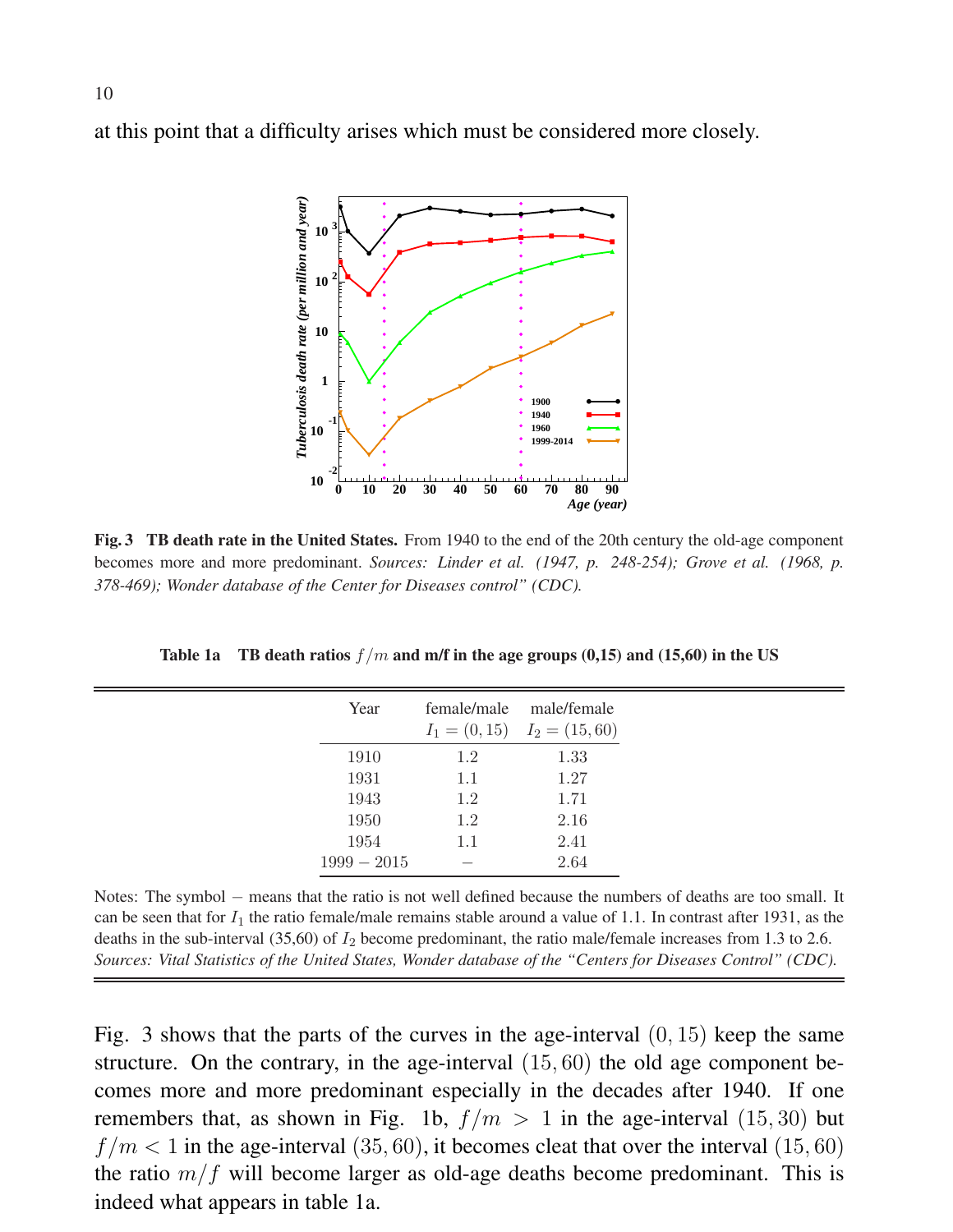| Country      | female/male     | male/female     |
|--------------|-----------------|-----------------|
|              | $I_1 = (0, 15)$ | $I_2 = (15,60)$ |
| China        | 1.0             | 1.60            |
| India        | 1.2             | 1.50            |
| Philippines  | 0.91            | 1.64            |
| South Africa | 0.84            | 3.51            |
| Thailand     | 1.0             | 1.67            |

Table 1b TB death ratios  $f/m$  and  $m/f$  in the age groups (0,15), (15,60) in various countries

Notes: The data are for 2008. The value 3.51 for  $I_2$  in South Africa is an outlier not only with respect to the other countries but also with respect to the whole range 1.3-2.6 displayed in Table 1a. Therefore, it is likely that this figure is not correct; probably female deaths were under-estimated by a factor of 2. *Source: World Health Organization 2011: Mortality and burden of disease estimates for WHO member states in 2008.*

With the exception of South Africa, the figures by country given in Table 1b are consistent with the longitudinal data for the United States given in Table 1a. The case of South Africa shows that, most likely, female deaths were under-reported by a factor of 2. With a  $h/f$  ratio of 1.16, Iran is another outlier (this time the male deaths would seem to have been under-reported); however in this case the fact that only one decimal digit (male deaths=0.6, female deaths=0.7) is given in the WHO report makes the conclusion somewhat uncertain.

In other words the  $f/m$  effect reported in this paper can be used to probe the reliability of the data published by national statistical agencies. As a matter of fact, according to the accompanying explanations, the data published in the WTO report are not exactly identical to the figures provided by member states but have been revised by the WHO to ensure "cross national comparability". This makes the discrepancy observed in Table 1b even more surprising.

# Conclusion

The female/male death rate ratio for TB in all industrialized countries for which appropriate data during the late 19th century through to the mid-20th century are available is greater than unity for the age range 10-35 whereas for all other diseases the ratio is less than unity. From our analysis we can deduce that in some developing countries (we pointed out the case of South Africa) deaths from TB are being under-reported by factors as large as two<sup>[6](#page-10-0)</sup>. Once detailed data for developing countries become available we shall be able to test the veracity of this prediction.

<span id="page-10-0"></span><sup>&</sup>lt;sup>6</sup>It has been suggested that such under-reporting may be the result of stigma faced by women with TB in developing countries.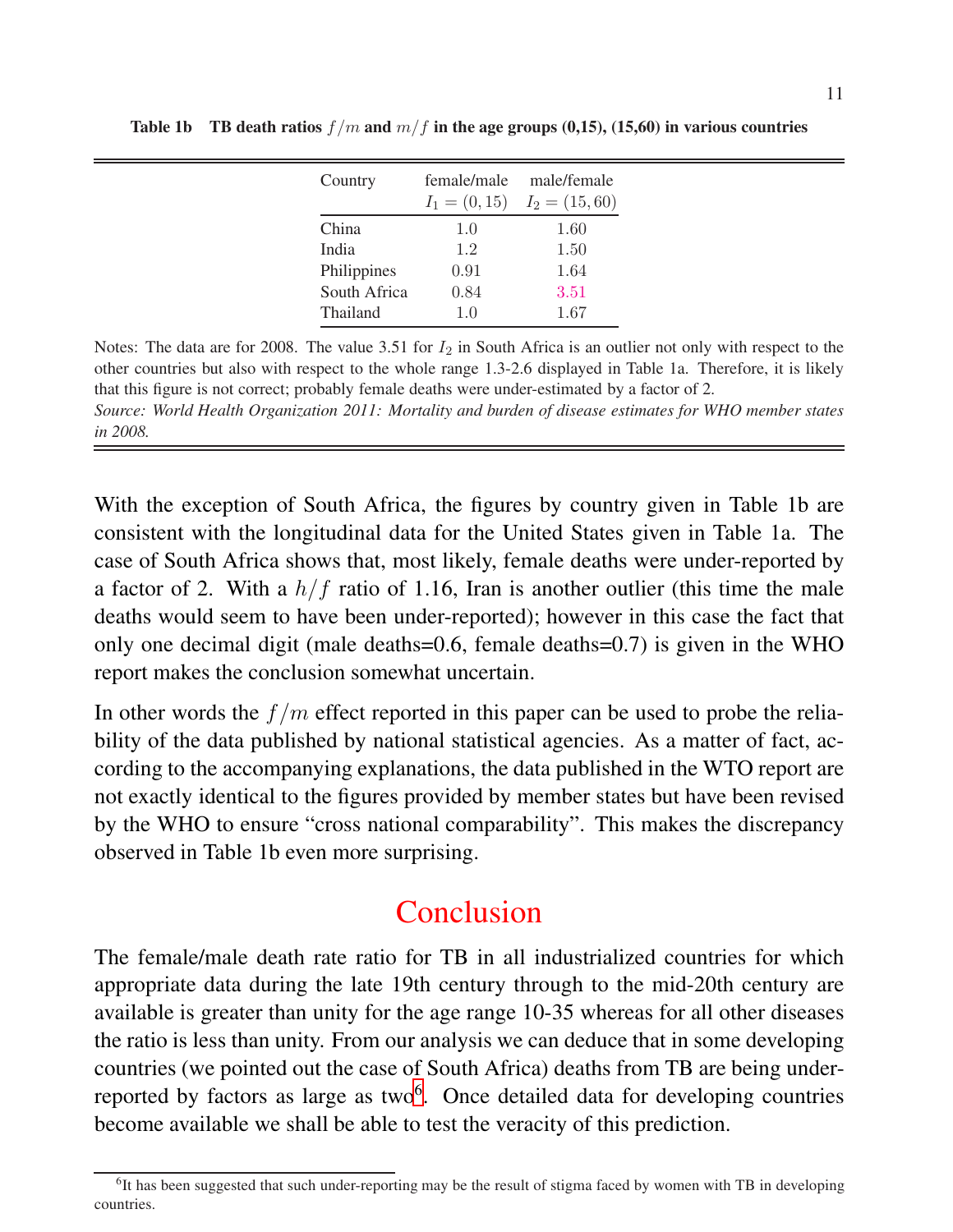Acknowledgments We wish to express our sincere thanks to Ms. Justine Pooley of the "Office of National Statistics" for introducing us to detailed British mortality data.

### References

- Anderson (M.) 1990: The social implications of demographic change, in: Thompson (F.M.L.) editor: The Cambridge social history of Britain, 1750-1950. Vol. 2: People and their environment. Cambridge University Press, Cambridge.
- Berrut (S.), Pouillard (V.), Richmond (P.), Roehner (B.M.) 2016: Deciphering infant mortality. Physica A 463, 400-426.
- Bronikowski (A.M.), Altmann (J.), Brockman (D.K.), Cords (M.), Fedigan (L.M.), Pusey (A.) Stoinski (T.), Morris (W.F.), Strier (K.B.), Alberts (S.C.) 2011: Aging in the natural world: comparative data reveal similar mortality patterns across primates. Science 331,6022,13251328.
- Bunle (H.) 1954: Le mouvement naturel de la population dans le monde de 1906 à 1936. [Vital rates from 1906 to 1936 in many countries in the world.] Les Éditions de l'Institut d'Études Démographiques, Paris.
- Clutton-Brock (T.H.), Isvaran (K.) 2007: Sex differences in ageing in natural populations of vertebrates Proceedings of the Royal Society B: Biological Sciences 274, 1629, 30973104.
- Garenne (M.), Leroy (O.), Beau (J.P.), Sene (I), Whittle (H.), Sow (A.R.) 1991: Efficacy, safety and immunogenecity of two high titer measles vaccines. A study in Niakhar, Senegal, Final Report, ORSTOM (Office de la Recherche Scientifique et Technique Outre-Mer), Population et Santé, Dakar, Sénégal. [The ORSTOM has become the IRD (Institut de Recherche pour le Développement) in 1998.
- Garenne (M.) 1994: Sex differences in measles mortality: a world review. International Journal of Epidemiology 23,3,632-642.
- Grove (R.D.), Hetzel (A.M.) 1968: Vital statistics rates in the United States 1940- 1960. US Government Printing Office, Washington DC.
- Hinde (A.) 2011: Sex differentials in mortality in nineteenth-century England and Wales. Paper presented at the "Economic History Society Conference", Cambridge, 1-3 April 2011.
- Janssens (A.) 2017: A natural female disadvantage? Maternal mortality and the role of nutrition related causes of death in the Netherlands, 1875–1899. Paper presented at the 28th IUSSP ("International Union for the Scientific Study of Population"), Cape Town 29 October–3 November 2017.
- Linder (F.E.), Grove (R.D.) 1947: Vital statistics rates in the United States 1900-